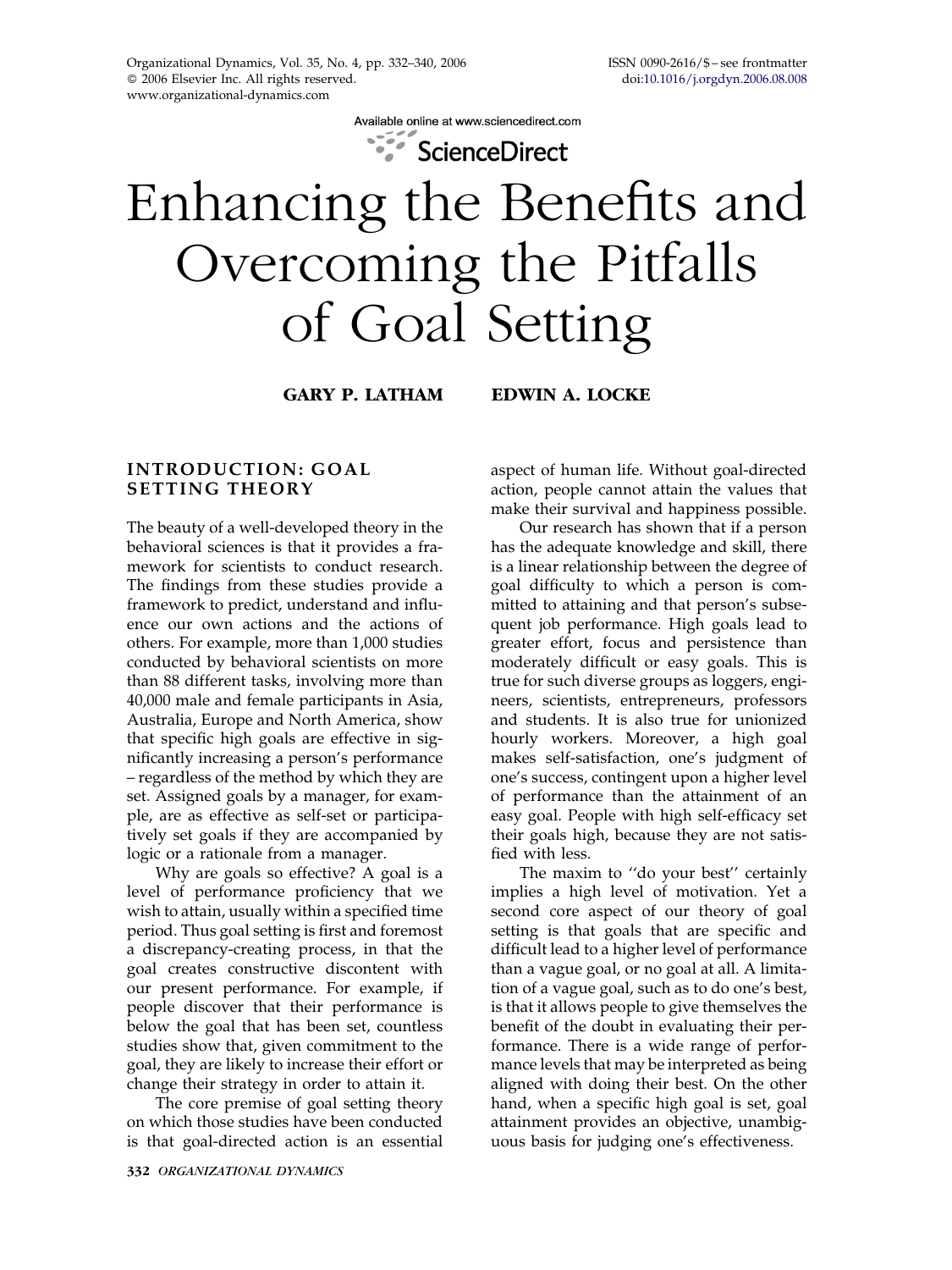Experiencing success does not depend on the absolute level of performance that is attained, but rather on performance in relation to one's goals. As noted earlier, a goal is the value standard that people use to appraise their performance. If they exceed their goal, they experience success; if they do not attain their goal, they experience displeasure and dissatisfaction. The most straightforward prediction then, about the relationship of goals to an individual's subjective well being is this: The greater an individual's success in attaining high goals that this person deems to be important, the greater the individual's subjective well-being in terms of pleasure, satisfaction and happiness.

When people perform well, they not only feel satisfied with their performance, they generalize this positive affect to the task; they like the task more than they did previously. In short, people see themselves as a success in the workplace to the extent that they are able to grow and meet job challenges by pursuing and attaining goals that are important and meaningful to them.

Challenging goals provide a basis for increasing an individual's personal effectiveness. Thus, in addition to goal attainment leading to a person's sense of achievement, the attainment of challenging goals is likely to lead to rewards such as recognition, promotions, and/or a monetary raise or bonus in the workplace. Even though setting high goals means setting the bar higher to obtain self-satisfaction, it has practical payoffs.

Still another upside of goal setting is that it relieves boredom, because a goal provides people with a sense of purpose. It increases their mental focus on tasks. The outcome is usually a heightened sense of efficacy (personal effectiveness) as well as the pleasure inherent in being purposeful.

## Goal Setting in Action

The senior vice president of Weyerhaeuser Company's research and development (R&D) wanted the engineers and scientists to attain a level of excellence so high that it

would eliminate the desire of senior management to seek cutbacks in R&D as a way of reducing costs. Step 1 required a job analysis whereby excellence was defined in behavioral terms. Step 2 involved a 3 (assigned goal, participative goal, do best)  $\times$  3 (praise, public recognition, monetary bonus) experiment plus a 10th group consisting of engineers and scientists who were unaware that they were involved in this project. The results showed that the people in the do-best conditions performed no better than those in the 10th group – despite the fact that they received praise, public recognition, or a monetary bonus, and despite the fact that they knew the people in groups 1–6 had either specific high assigned, or participatively set goals. This finding is consistent with goal setting theory, which states that these three variables – praise, public recognition, and money – have no effect on a person's performance unless they lead to the setting of and commitment to a specific high goal. Participative goals in this study led to the highest performance, yet goal commitment was the same across all six goal-setting conditions. This is because goal difficulty was higher in the participative than in the assigned goal condition. Consistent with the theory, the higher the goal, the higher the performance. Subsequent research has shown that employee participation is also important to the extent that it leads to the discovery of effective task strategies and hence increases a person's self-efficacy that the goal is attainable. Conversely, a high selfefficacy increases our belief that an effective strategy will be found.

A study in press in Germany revealed that only those adults who perceived their work goals as difficult reported increases in their positive emotions, job satisfaction, and feelings of occupational success over a 3-year period. There was no evidence of feelings of exhaustion among the people who had set high goals. Among the most interesting findings is that lack of goal attainment in one's personal life was related to higher degrees of subjective well-being when the person experienced goal progress on the job. Compensatory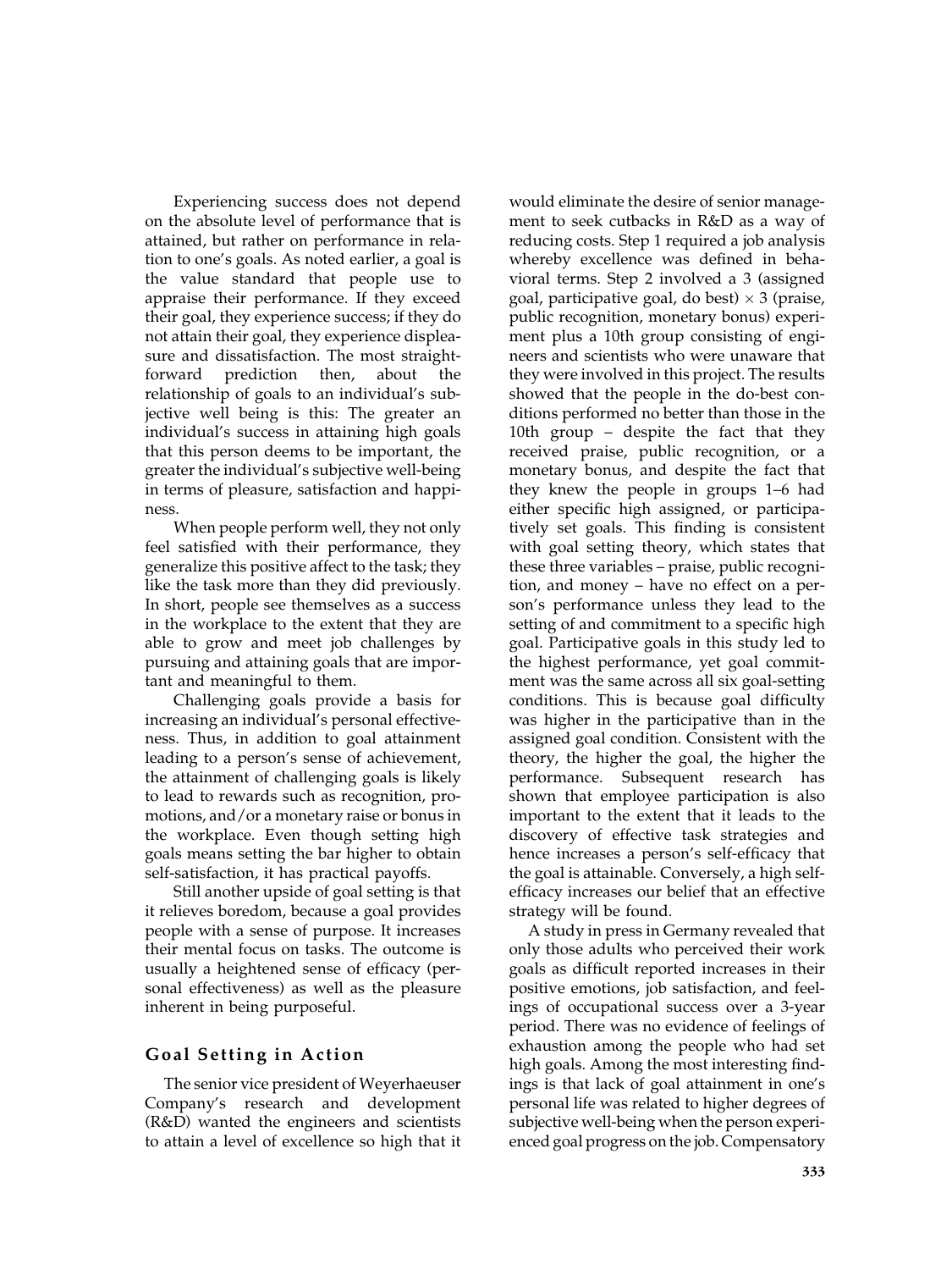switching occurred so as to enable these people to concentrate their focus and emotion on their work.

Goal setting and feedback are the core of self-management. For example, many people find it difficult to come to work. Unionized hourly people who set a specific goal for job attendance, wrote a behavioral contract with themselves as to self-administered rewards (e.g., going to a ball game) for attaining their goal and punishments (e.g., cleaning out the garage) for not attaining their job attendance goal, and then kept a daily log of their job attendance had significantly lower absenteeism than their colleagues who did not engage in this self-regulation exercise.

Goal setting also works at the firm level. CEO entrepreneurs in the architectural woodworking business set growth goals for their business. In two and 6-year follow-up studies, goal difficulty level was significantly associated with venture growth.

In summary, the benefits of goal setting include the fact it affects our choices and gives direction to our pursuits. Moreover, a goal increases our effort, prolongs persistence, and cues us to search for appropriate strategies to attain it. A goal is a regulatory mechanism for monitoring, evaluating, and adjusting our behavior. A goal can provide meaning to an otherwise meaningless task. Most important, goal attainment gives us a sense of accomplishment; accomplishment increases our sense of personal effectiveness, a psychological need within all of us.

#### Context Factors and Potential Pitfalls in Goal Setting

There are contextual factors and potential pitfalls for virtually all behavioral science interventions, and that includes goal setting. First, when people lack the knowledge and skill to attain a performance goal, giving them a difficult goal sometimes leads to poorer performance than telling them to do their best. A performance goal may misdirect their cognitive resources to sheer effort and persistence, which proves futile for goal attainment in the absence of knowledge on how to attain it. In such cases, assigning specific high learning goals – to discover specific ways to master the task – often leads to the highest performance.

For example, we found that entering M.B.A. students who set specific difficult learning goals (e.g., learn to network, master specific course subject matter) subsequently had higher satisfaction with their M.B.A. program, and had higher grade point averages (GPAs) than people who only set a goal for their GPA at the end of the academic year. Why? It would appear that a learning goal facilitates or enhances purposeful cognition, namely regulation of one's thoughts. This involves planning, monitoring, and evaluating progress toward goal attainment when one is in a learning mode because the requisite task skills have yet to be acquired. Meta-cognition is particularly necessary in environments with minimal structure or guidance. Thus learning goals appear to be effective because they prompt people to generate solutions to an impasse, implement them, and monitor their effectiveness. As Einstein was fond of saying, ''knowledge of what is, does not open the door to what should be.''

A second potential problem is that a performance goal can have a detrimental effect on a group's performance if there is conflict among group members. When two or more people believe that their goals are competitively rather than cooperatively related, they are likely to be tempted to pursue their own goals single-mindedly. For example, Stentor, the former alliance of telephone companies in Canada, quickly fell apart because employees took actions that were in the best interest of the provincial company (e.g., Alberta Government Telephone Company) where they were employed, rather than for the good of the alliance as a whole.

The pursuit of one's own goals, however, does not have to preclude collaboration. The way the goals are framed in presenting them to us determines how we will subsequently behave. Goals may be presented as cooperatively or competitively related, or as unrelated (independent). Cooperation is likely to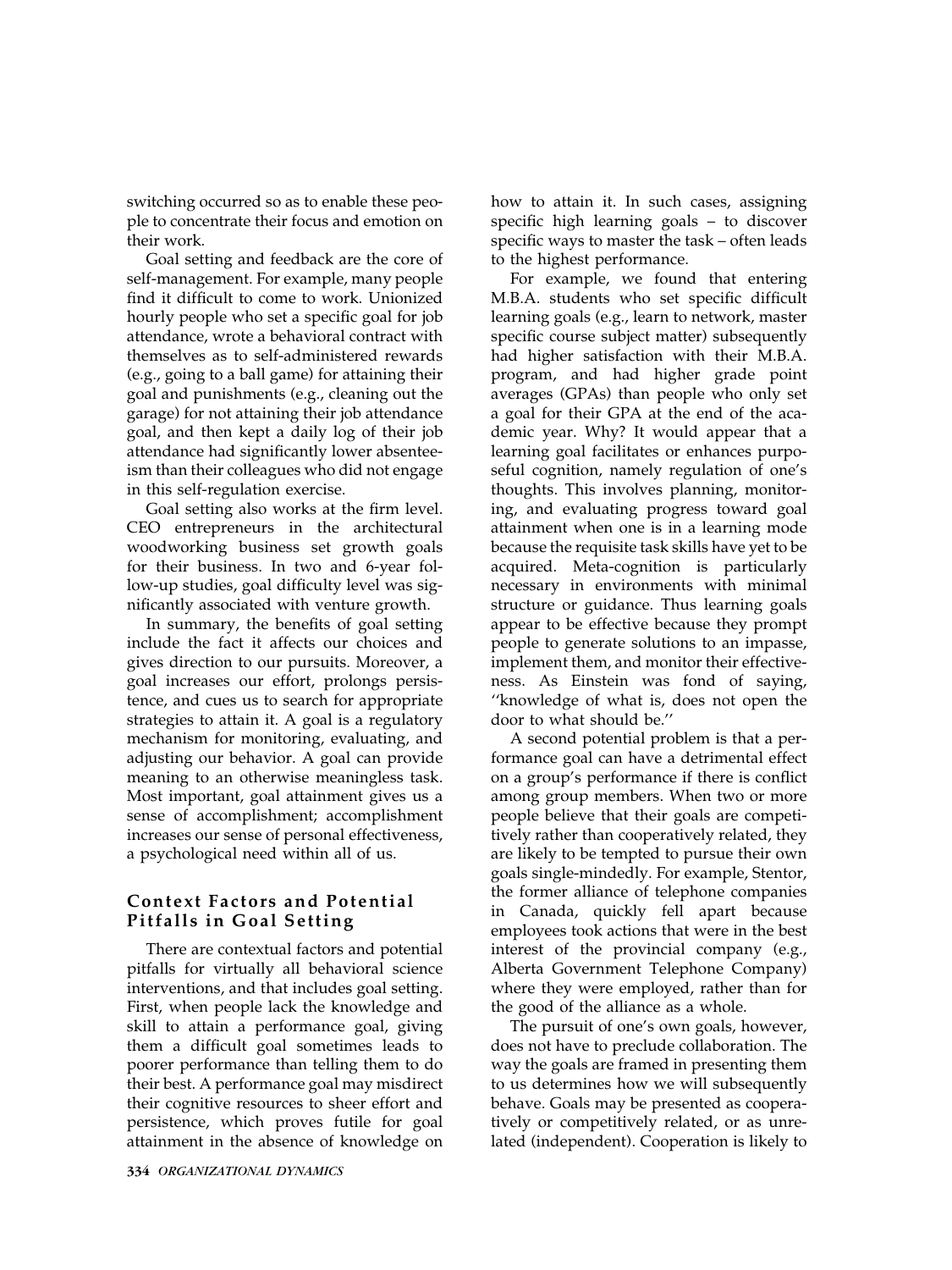occur if two or more people view the attainment of their respective goals as interrelated, that is, as you reach your goals, I will attain mine. Competition is likely to occur if you and I view the attainment of our respective goals as negatively related; I perceive the attainment of your goal as decreasing the probability that I will attain mine. Goals are viewed as independent if the attainment of your goal has little or no bearing on whether I attain mine.

When goals are viewed as competitive, people are likely to withhold information and ideas from one another. One person may even look for ways to obstruct another individual's progress in attaining his or her goal. We see this in M.B.A. and law schools where grades are given on a forced distribution. There is a perceived linear relationship between where individuals rank in their graduating class and a job offer from a prestigious firm. Hence some students rip key pages from a journal article, and feed one another false information. Faculty members who view their goals as independent of other faculty often withdraw from interaction with others, and become indifferent to their interests. How our accounting colleagues in the Business School perform, is admittedly, of little interest to either of us. Hence we continue to have minimum interaction with them except out of curiosity or good will.

The solution to this potential drawback is to set a superordinate goal or vision. A shared vision unites people by giving them a cause to rally around which in turn reduces opportunistic behavior, and replaces it with cooperative interdependence. An example is Jack Welch's vision of ''a boundaryless organization'' for the General Electric Company. Once executives in GE saw their interests as positively and mutually beneficial, they were less likely to work against one another, especially because their bonuses were heavily affected by the performance of the company as a whole. The superordinate goal of a boundaryless GE strengthened cooperative goal setting by drawing a boundary line around one ''in-group,'' namely GE's myriad divisions, thereby reducing the out-group

feelings that often occur in one or more divisions of a company. Findings from a study of a merger of two companies in China revealed that a superordinate goal, accompanied by specific high goals that made the superordinate goal concrete, gave people a reason to work with one another openly for mutual benefit.

A third potential problem with goal setting is that it may be viewed as a threat rather than a challenge. A study in Israel showed that when people view a goal as threatening (don't mess-up on more than 3 of these 15 problems), their performance drops. The solution is to frame a goal positively (find the answer to 12 or more of these 15 issues). When this was done, performance increased.

Related to this third issue is a fourth one. Goals may have an adverse effect on risktaking, if failure to attain a specific high goal is punished. Thomas Edison said that of the 600 light bulb filaments that didn't work, every failure was useful, because he now knew one more thing that would not work. Failure and false starts are usually precursors to success.

Errors and failures inevitably occur in the pursuit of high goals. Michael Frese's research in Germany suggests a solution – encourage them: ''The more errors you make, the more you learn.'' His research on error management shows that providing us with (a) ample opportunity to make mistakes and (b) explicitly encouraging us to learn from our errors, improves our performance. Moreover, positive self-talk regarding an error (''I have made an error, great. I have learned something.'') helps to keep our attention on the task rather than on ourselves (''How can I be so stupid?). On complex subject matter, the time frame for attaining the goal needs to be a reasonable one. A breakthrough can take years of hard work. But, if organizational decision-makers view errors and setbacks as transitory and as part of the learning process, high learning goals will be repeatedly set. Conversely, if failures are judged severely, less difficult or vague abstract goals are likely to become the norm.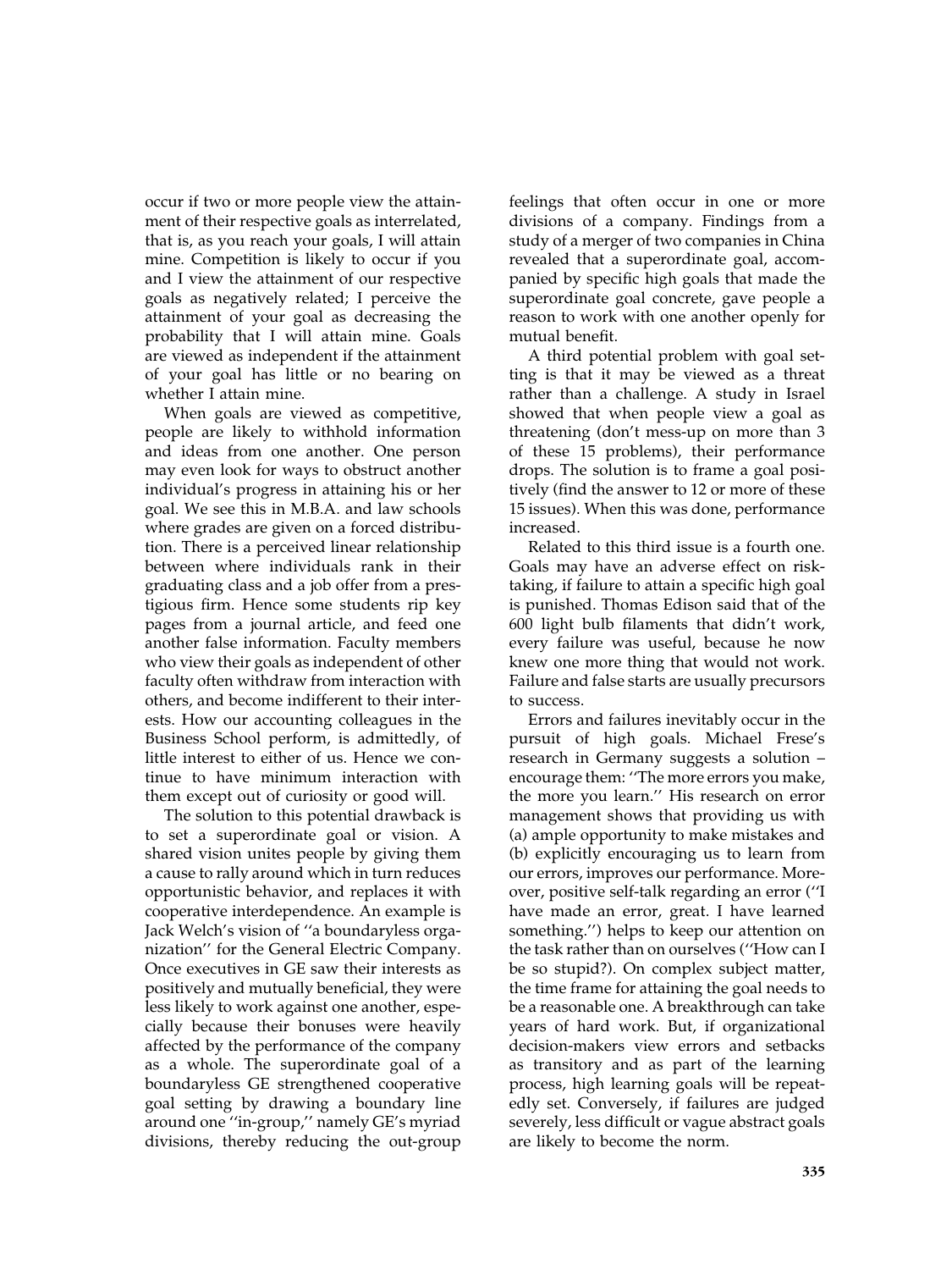A fifth potential problem with goal setting is, paradoxically, goal attainment. Past successes quite naturally increase strategic decision-makers' satisfaction. Their satisfaction can lead them to continue to draw upon their previously successful strategies. High satisfaction typically leads to increasingly high self-confidence and the setting of even higher goals to attain. This in turn frequently leads to dysfunctional persistence of previously used strategies if there is a radical change in the business environment. There are at least two antidotes to this problem.

First, in dynamic situations, such as a natural disaster or hostile takeover of an organization, it is critical to actively search for feedback and react quickly to it. Errors in a dynamic environment are reduced if a goal is broken down into sub-goals. Sub-goals increase error management. This is because errors, as Thomas Edison observed, provide information as to whether our picture of reality is congruent with goal attainment. There is an increase in information feedback when sub-goals are set relative to pursuing a distal goal only.

A second solution is to encourage constructive conflict. For example, Clairvest, a merchant investment group in Toronto, appoints and rotates ''nay sayers.'' The nay sayers are instructed to find the flaws in a proposed decision. Doing so prevents 'group think", that is, people agreeing with that which they think is wrong in order to be seen as a supportive member of a team. People are rotated in and out of this role. If the same people are the nay sayers again and again, they will lose their credibility within the group.

A sixth possible problem with goal setting sometimes occurs when money is tied to its attainment. Some managers ship unfinished products in order to reach their sales goals; some accountants ''manage earnings,'' particularly in the fourth quarter, to meet stock analysts' expectations. Both research and our own observations have revealed that people who come close to, but fail to attain their goals, are more likely to overstate their performance than those who are not so close to

attaining their goals, or those who were urged to do their best. Donald Peterson, a former CEO for Ford Motor Company, said it was his experience that tying money to goal attainment was a prescription for very smart people to find ingenious ways to make easy goals appear difficult, so as to ensure the receipt of their bonus. Jack Welch recently explained to the first author that the purpose of goal setting at GE is to stretch an employee's imagination, so as to foster the discovery of great ideas. The downside of doing so, Welch explained, is that a manager often gets hammered for not attaining this stretch goal. The solution, he said, is two-fold. First don't punish managers for not attaining stretch goals, so long as certain minimum performance standards are met. Second, with respect to minimum goals, hold a manager accountable for how well the person's division performs relative to an agreed-upon competitor, such as Pratt-Whitney's aircraft engine division.

An alternative solution is to implement a continuous linear bonus system (e.g., a 2% bonus for every 1% increase in sales). In this way there is no loss for falling short of a high goal, and an employee is paid for exactly what was accomplished. A minimum goal that is acceptable to the organization is set before the monetary bonus system takes effect. For example, the minimum might be a 7% rate of sales growth and the above bonus would kick in after exceeding that goal.

Where comprehensive metrics (e.g., dollars generated, costs saved) are lacking, judgment on the part of a panel of subject matter experts is required (e.g., members of a senior management team who are aware of what the person did in a given economic cycle). At J.P. Morgan Chase, an employee who does not attain a high goal, but nevertheless persists in the pursuit of it under very difficult conditions is awarded a higher bonus than a colleague who exceeded what was initially believed to be a difficult goal, but turned out to be relatively easy due to factors beyond a person's control (e.g., a drop in fuel costs). An executive committee makes this assess-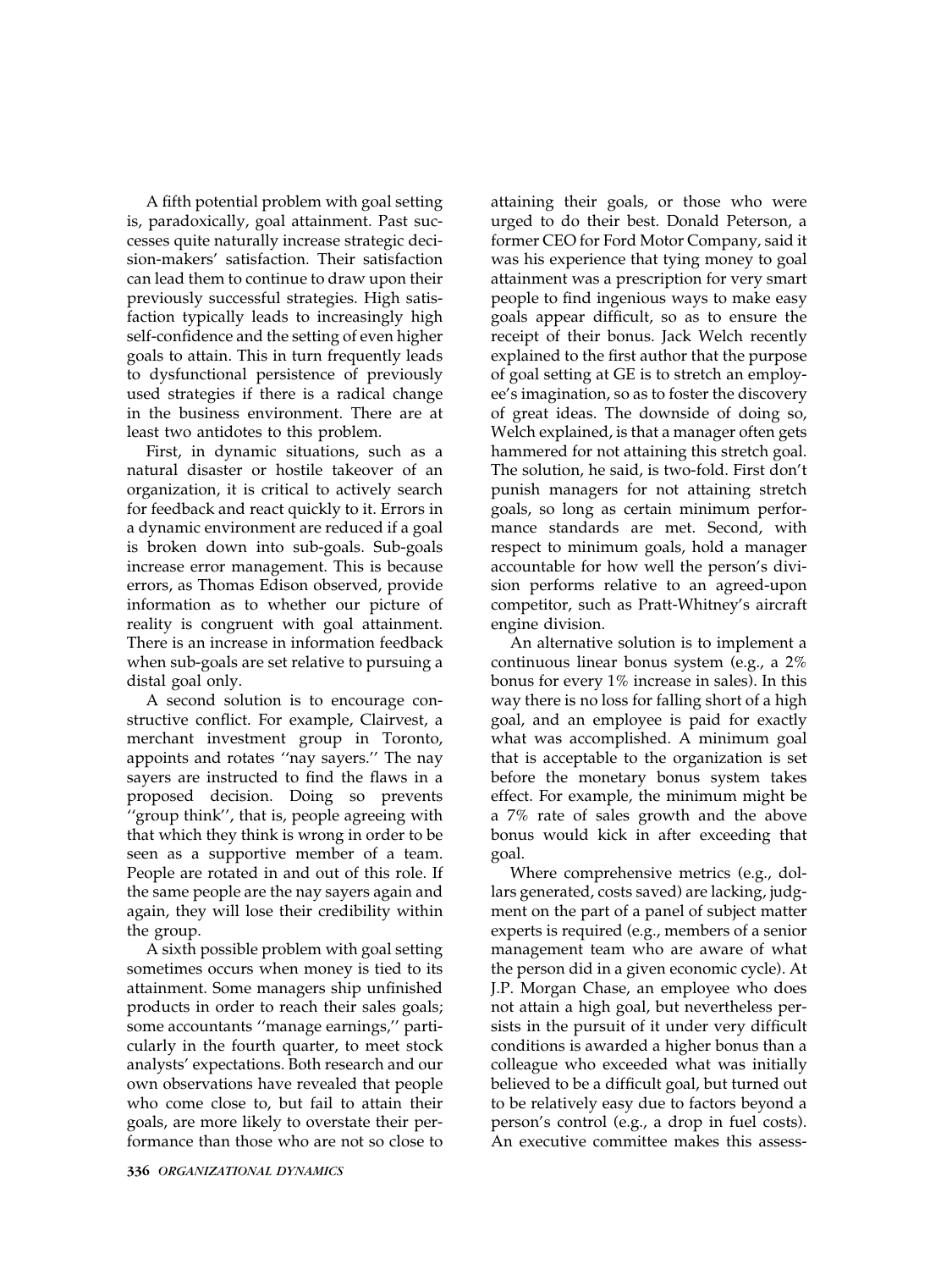ment. Consequently, bias on the part of any one individual manager is minimized. The committee, in making its appraisals, takes into account performance dimensions for which no goals were set (e.g., ethics).

There are at least two additional solutions to mitigate dishonesty. First, make sure there are organizational control systems in place, as is done at GE. Second, the CEO must create and model an ethical culture and show no tolerance for deviations from it. Unethical employees should be fired regardless of any revenue streams they generate or costs they reduce.

A seventh potential shortcoming with goal setting was described in a previous issue of Organizational Dynamics, namely an idealized goal that a leader, group, or organization ties to identity. This can lead to irrational, risky actions aimed at attaining the goal regardless of possible costs and consequences.

What does it mean to tie your identity to a goal? We believe that it means tying goal attainment to self-esteem. This applies to groups and organizations too, because they are composed of individuals. The outcome is a ''desperate'' over-commitment, that is, a reluctance to abandon a goal regardless of the facts or circumstances, and a temptation to act irrationally when goal attainment is threatened.

What's wrong with basing self-esteem on goal attainment? Self-esteem is a fundamental human need. Few people can live with the conviction that they are ''no good.'' So if they do not have high self-esteem, most people engage in defensive maneuvers to maintain a pretense of it. For example, they base their self-esteem on the wrong things. Basing selfesteem on goal success – divorced from any wider context – means making goals more important than reality and reason, i.e., facts, objectivity. Doing so is bound to be disastrous. The antidote is to always put reality first, even if the facts one has to face are unpleasant to accept. The potential risks of goal pursuit should always be examined. No matter what their prior investment, people need to be willing to be adaptable. This includes abandoning the goals and/or plans

if the evidence (e.g., feedback) shows that things are not working out as planned within an established time period.

An eighth potential drawback with goals is that nongoal performance dimensions sometimes get ignored. This is a doubleedged sword, as this is also an upside of goal setting. Goals are designed to direct thought and action. Performance dimensions for which goals are not set do not get the same attention as dimensions for which goals are set. If a certain outcome or action is critical, a goal should be set for it.

A ninth potential issue is that goals may increase a person's stress, especially if they are challenging and there are 37 goals rather than a reasonable number, such as 3 to 7. The solution is to ensure that employee selfconfidence is commensurate with the difficulty level of the goal. Before assigning 3–7 goals, give employees the training and resources necessary for them to be prepared for the challenges they will encounter in pursuing these goals.

A tenth potential pitfall, pointed out by Jack Welch, is that employees who reach or exceed challenging goals, may be assigned goals for the following year that are impossible to attain. As performance gets progressively higher, it typically becomes progressively harder to improve. So if the most successful employees or teams are assigned progressively higher goals, they are, in effect, being punished for their past success. This not only leads to increased stress, it can lead to people leaving the organization. We believe that high performing individuals and teams should set their own goals and the strategies to attain them.

In summary, goals affect the facts people choose to act on. Goals regulate the direction of action by focusing attention on goal-relevant behavior. Second, goals affect the intensity of our actions and our concomitant emotions, dependent upon the importance of the goal to us. The more difficult a valued goal, the more intense our effort to attain it, and the more success we experience following attainment. Third, a valued goal affects our persistence. Committed people don't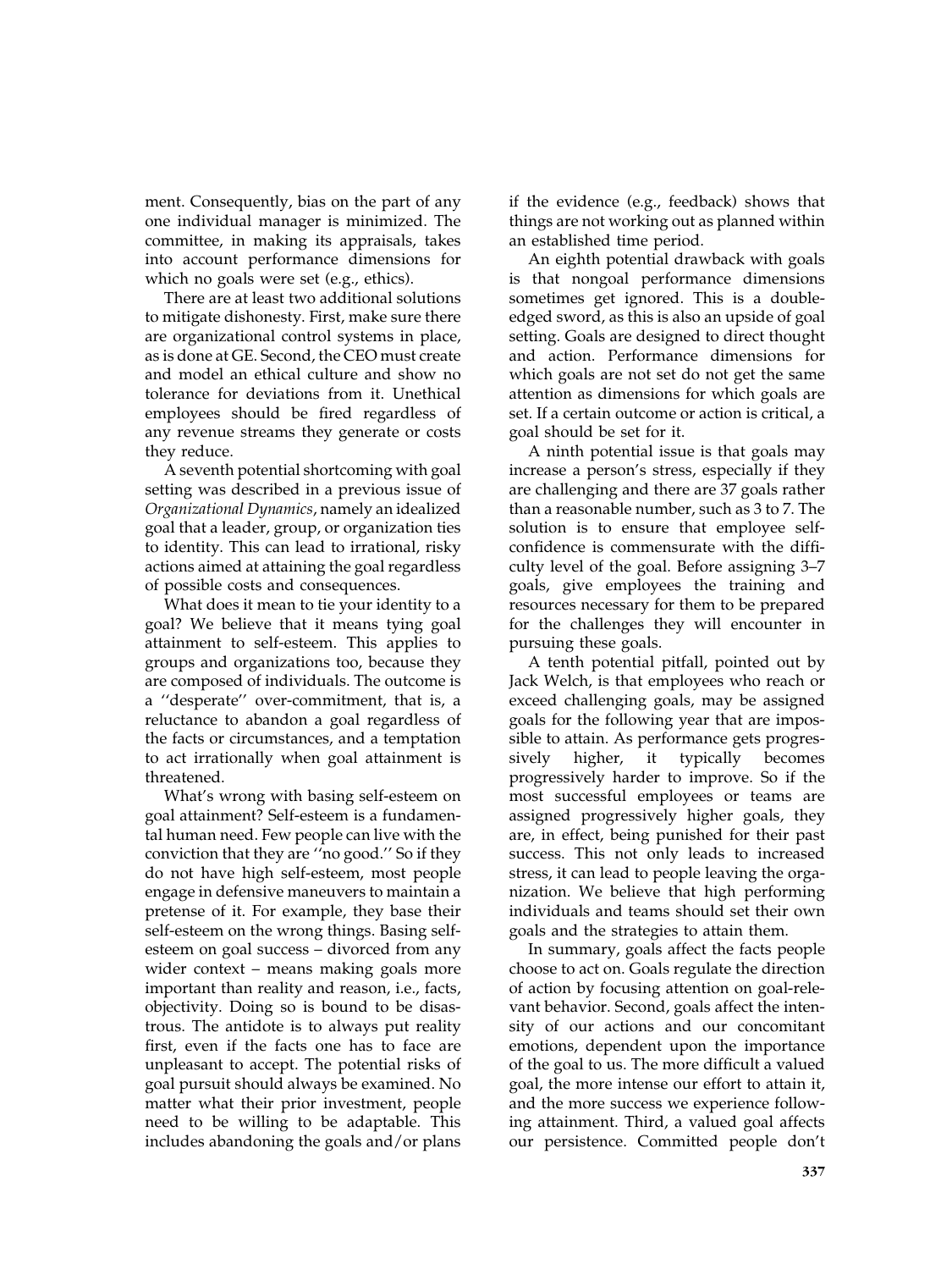quit until the goal is attained. Fourth, goals encourage people to search for task relevant knowledge. Finally, like all behavioral science interventions, goal effectiveness is based on context factors; thus goals have potential drawbacks. With sufficient foresight, however, these potential problems can be overcome or prevented.

To order reprints of this article, please call<br>+1(212)633-3813 or e-mail reprints@elsevier.com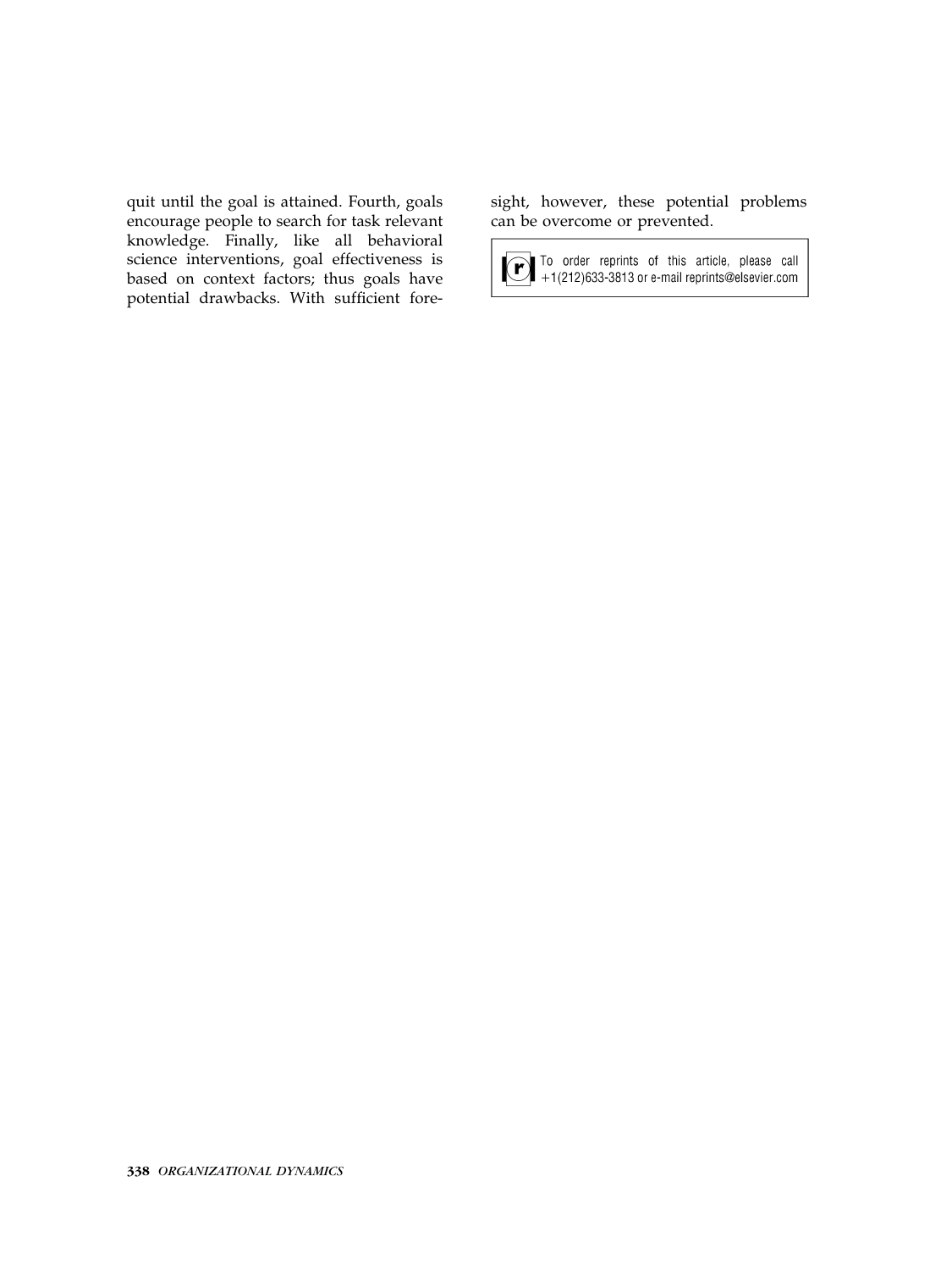

#### SELECTED BIBLIOGRAPHY

For a comprehensive discussion of our theory of goal setting, see E. A. Locke and G. P. Latham, ''Building a Practically Useful Theory of Goal Setting and Task Motivation: A 35 Year Odyssey,'' American Psychologist, 2002, 57, 705–717.

That lack of goal attainment in one's personal life can be compensated by goal progress in one's job is explained by B. S. Wiese and A. M. Freund, ''Goal Progress Makes One Happy or Does It? Longitudinal Findings From the Work Domain,'' Journal of Occupational Psychology, 2005, 78, 1–19.

Additional information on the use of goal setting with engineers and scientists can be found in a study by G. P. Latham, T. R. Mitchell, and D. Dossett, ''The Importance of Participative Goal Setting and Anticipated Rewards on Goal Difficulty and Job Performance,'' Journal of Applied Psychology, 1978, 63, 163–171.

The goal setting by CEO entrepreneurs whose success led to failure is described by J. R. Baum and E. A. Locke, ''The Relationship of Entrepreneurial Traits, Skill, and Motivation to Subsequent Venture Growth,'' Journal of Applied Psychology, 2004, 89, 687–598.

Detailed information on training in self management has been described by G. P. Latham and C. A. Frayne, ''Self Management Training for Increasing Job Attendance,'' Journal of Applied Psychology, 1989, 74, 411–416.

The benefits derived from setting learning versus performance goals and proximal versus distal goals were investigated by G. H. Seijts and G. P. Latham, ''The Effect of Learning, Outcome, and Proximal Goals on a Moderately Complex Task,'' Journal of Organizational Behavior, 1999, 22, 291–307, and G. P. Latham and T. C. Brown, ''The Effect of Learning, Distal and Proximal Goals on MBA Self-Efficacy and Satisfaction,'' (in press) Applied Psychology: An International Review.

A further explanation of when and how cooperative versus competitive goal setting occurs can be found in a study by A. Wong, D. Tjosvold, and Z. Yu, ''Organizational Partnerships in China: Self-Interest, Goal Interdependence, and Opportunism,'' Journal of Applied Psychology, 2005, 90, 782–791.

The benefit of a superordinate goal creating a cohesive team is explained in G. P. Latham, ''A Five Step Approach to Behavior Change,'' Organization Dynamics, 2003, 32, 309–318.

Intriguing findings on error management are elaborated on in M. Frese, ''Goal Theories and Mid-Range Theories: Cultural Effects on Theorizing and the Attempt to Understand Active Approaches to Work,'' (in press) The Oxford Handbook of Management Theory: The Process of Theory Development (Oxford Press).

Gary Latham is the Secretary of State Professor of Organizational Effectiveness at the Rotman School of Management, University of Toronto, a past president of the Canadian Psychological Association, and a member of the Board of Governors of the Center For Creative Leadership. A Fellow of the Royal Society of Canada, he is the only person to win both the awards of Distinguished Contributions to Psychology as a Science and as a Practice from the Society of Industrial and Organizational Psychology; he is also the recipient of the Scholarly